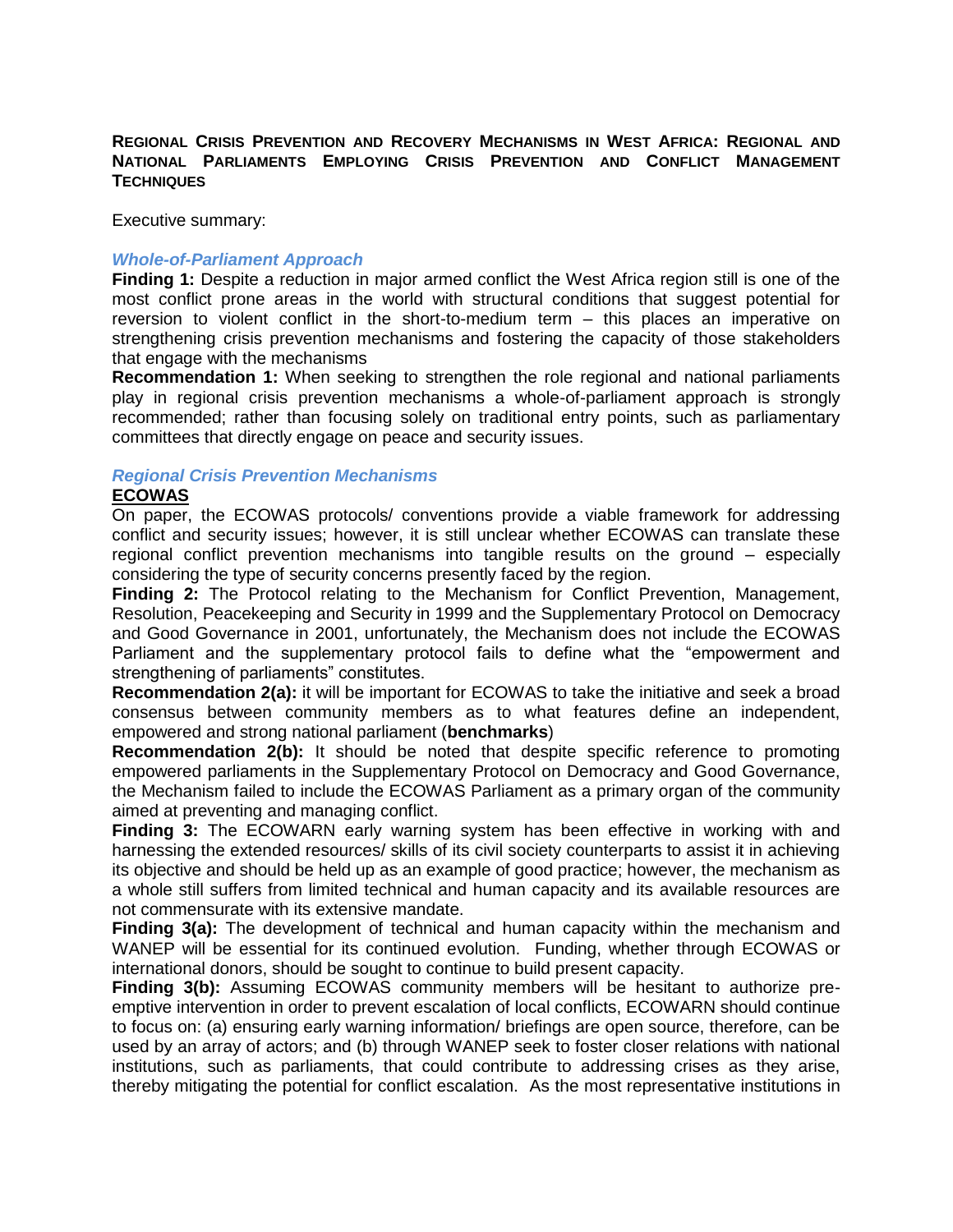a democracy the inclusion of national parliaments in these early warning systems could build support in these institutions for them to play a more pronounced conflict prevention role.

**Finding 4:** Reducing poverty is a medium-term conflict prevention strategy aimed at addressing the structural conditions that make a country more prone to conflict. It is important to remember that ECOWAS' principal objective is to promote development through a unified economic community in West Africa.

**Recommendation 4:** Whilst ECOWAS should actively seek to strengthen mechanisms to manage emerging crises, it should simultaneously pursue its objective of building sustainable growth through a unified economic community, thereby ameliorating the structural conditions conducive to conflict.

## **ECOWAS Parliament**

**Finding 5:** The ECOWAS Parliament has shown a willingness to engage on peace and security issues despite the fact the parliament does not possess formal power to do so.. Irrespective whether the ECOWAS Parliament chooses to play a more pronounced role in regional crisis prevention mechanisms through using soft power, explicitly through amendment of the Mechanism to give the parliament a defined role or through using the greater legitimacy it would exercise if directly elected, the ECOWAS Parliament should adopt a whole-of-parliament approach when dealing with crisis issues. The parliament needs to develop strategies or participate in mechanisms that will allow it, as an institution, to: (a) help manage crises when they arise; and (b) as a medium-term conflict prevention strategy, address the structural conditions that make the region more prone to conflict.

**Recommendation 5:** It is imperative that the internal capacity of the ECOWAS Parliament is strengthened so that it can play a constructive role in crisis management and conflict prevention. Initially efforts should focus on building the capacity of the Department of Political Affairs to support the Committee on Political Affairs, Peace and Security. However, as capacity develops within the parliamentary secretariat it will be important that the professional parliamentary staff that have been trained in conflict analysis also provide support to the other standing committees so that they can better understand the interrelationship between their portfolios, mandates and conflict prevention.

#### **African Union and PAP**

**Finding 6:** Compared to ECOWAS, the Pan African Parliament is more integrated into the African Union's crisis prevention framework. The African Union provides national parliaments with a structured platform through which to engage the crisis prevention mechanisms foreshadowed in the Protocol Relating to the Establishment of the Peace and Security Council. Despite these clearer institutional reforms, it is unclear whether this has facilitated greater involvement by the Pan African Parliament in the regional crisis prevention mechanisms.

**Recommendation 6:** The African Union's crisis prevention mechanisms should be considered in circumstances where ECOWAS action or intervention could be construed as not being neutral or driven by an overriding concern for peace and stability in the region.

## *Overcoming Impediments to National Parliaments Engaging with Regional Crisis Prevention Mechanisms*

**Finding 7:** After conflict, parliamentary institutions often remain weak in relation to the executive, armed groups and other non-state actors. Building effective democratic governance requires correcting this imbalance. External actors have a role to play assisting in the timely strengthening of parliaments after the cessation of conflict.